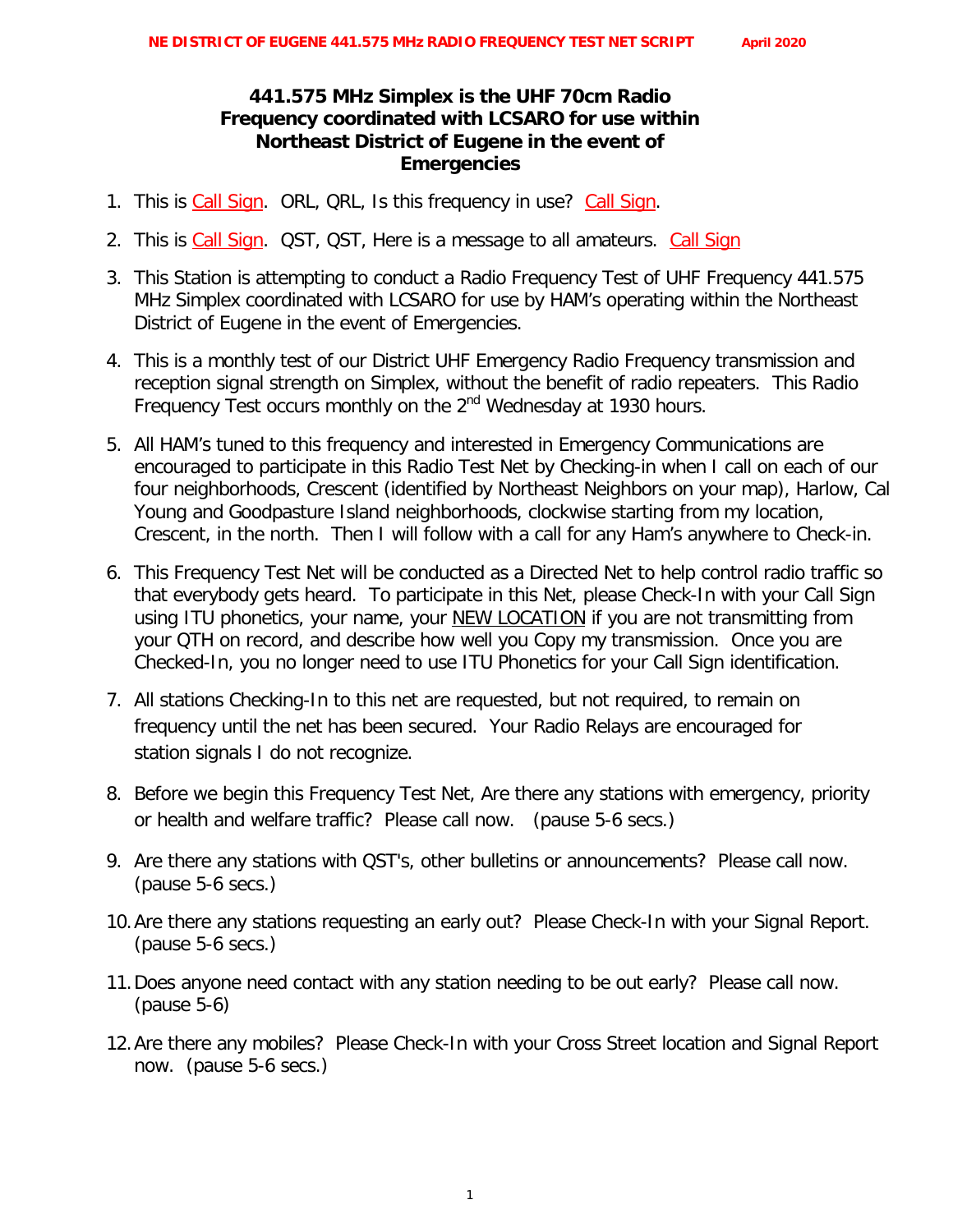- 13.Are there any stations on emergency power? Please Check-In now with your Signal Report. *(pause 5-6 secs.)*
- 14.We will now begin Check-in's by neighborhoods within the Northeast District of Eugene starting in the North off Crescent, with the Northeast Neighbors neighborhood. Please Check-In now. *(pause 5-6 secs.)*
- 15.Are there any Relays from calls in the North from the Northeast Neighbors neighborhood off Crescent, not recognized by the Net? Please call now. *(pause 5-6 secs.)*
- 16.I will now take Check-In's from stations operating in the Northeast District of Eugene Neighborhoods in the **East**, off Harlow Road or Martin Luther King Jr. Blvd in the Harlow Neighbors neighborhood, please Check-In now. (pause 5-6 secs.)
- 17. Are there any Relays from calls in the **East**, from the Harlow neighborhood, not recognized by the Net? Please call now. *(pause 5-6 secs.)*
- 18.I will now take Check-In's from stations operating in the Northeast District of Eugene Neighborhoods in the South, off Cal Young or Oakway Road, Norkenzie or Gillham south of the Beltline in the Cal Young neighborhoods, please Check-In now. (pause 5-6 secs.)
- 19.Are there any Relays from calls in the South, from the Cal Young neighborhoods not recognized by the Net? Please call now. *(pause 5-6 secs.)*
- 20.I will now take Check-In's from stations operating in the Northeast District of Eugene Neighborhoods in the West, from the Goodpasture Island neighbors, please Check-In now. (pause 5-6 secs.)
- 21.Are there any Relays from calls in the West, from Goodpasture Island neighbors not recognized by the Net? Please call now. *(pause 5-6 secs.)*
- 22.I will now take Check-In's with Signal Report from any Station anywhere. Please Check-In now. (pause 5-6 secs.)
- 23.Are there any Relays from any calls not recognized by the Net? Please call now. *(pause 5- 6 secs.)*
- 24.This completes the Northeast District of Eugene 441.575 MHz EMERGENCY RADIO FREQUENCY TEST. I will scan my written report to the Northeast District of Eugene CERT Leader and the Northeast District Ham's Group mailing list. Would any other station wish to receive this scan?
- 25.Reminder to all Stations, let's get together again on the Radio, this Saturday, April 11th, at 10 o'clock on this frequency, 441.575 MHz Simplex for the Ferry Street Net and resume our meeting agenda items on the radio.
- *26.*Is there any other Northeast District Ham business before the net is closed? Please call now. *(pause 5-6 secs.)*